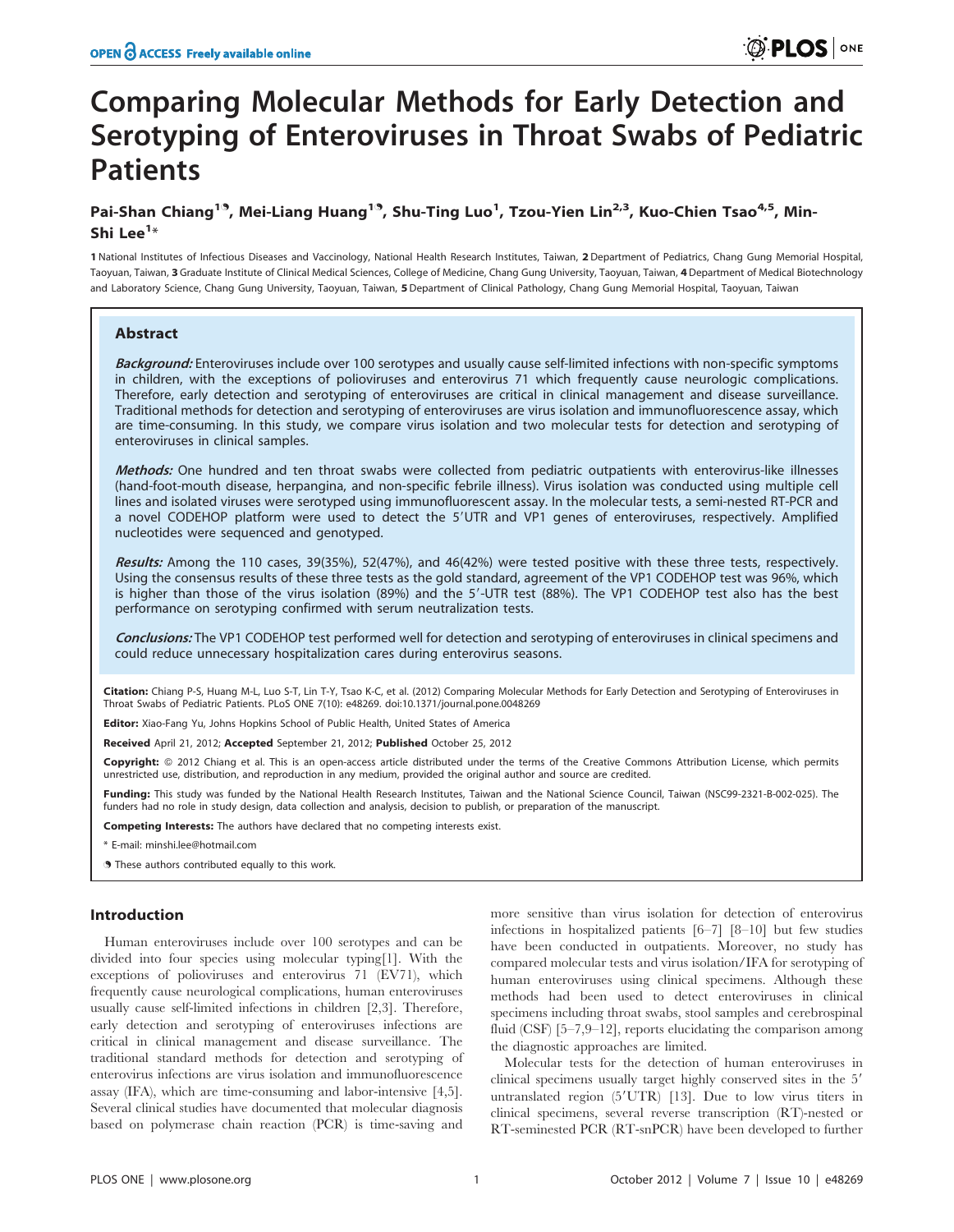increase its sensitivity and specificity [14–16]. However, serotyping of enteroviruses based on 5'UTR sequences directly amplified from clinical specimens have not been well-evaluated. In addition, enterovirus VP1 capsid gene has recently been proposed to be an ideal target for detection and serotyping of enteroviruses using the consensus degenerate hybrid oligonucleotide primer (CODEHOP) but this molecular method has not been well-evaluated in clinical specimens [17]. In this study, we compare the traditional methods (virus isolation/IFA) and these two molecular tests for detection and serotyping of human enteroviruses in throat swabs of pediatric outpatients.

# Materials and Methods

# Ethics Statement

This study was approved by the Institutional Review Board of Chang Gung Memorial Hospital (CGMH) following the Helsinki Declaration; and written informed consents were obtained from all mothers of participating infants.

#### Clinical Specimens

Previous studies have shown that throat swabs are the most sensitive clinical specimens for isolation of enterovirus 71 [18–20]. Clinical specimens were collected from a child cohort study conducted in northern Taiwan [21–23]. In the cohort study, sera were obtained from participating children in the following schedule: neonates at birth (cord blood), and children at 6, 12, 24, and 36 months of age. If the participating children developed suspected enterovirus illnesses (herpangina, hand-foot-mouth disease, and non-specific febrile illness), throat swabs and sera were collected from these participating children. In 2008–09, 153 suspected cases were detected in the study cohort and 118 of them provided throat swabs. Among the 118 cases providing throat swabs, 110 had completed virus isolation and molecular tests and 94 of them also provided paired sera samples.

# Virus Isolation and Serotyping with Immunofluorescent Assay (IFA)

Clinical specimens were inoculated onto four commercial cell lines (Hep2, MK2, MRC-5, and RD) obtained from ATCC (Manassas, Virginia, USA), and cells with cytopathic effect were harvested for IFA using antibodies which can detect respiratory syncytial virus, herpes simplex virus, influenza virus, parainfluenza virus, cytomegalovirus and enterovirus. If the specimens were positive for enterovirus testing, serotype-specific monoclonal antibodies were further employed to identify serotypes of enteroviruses. The type-specific monoclonal antibodies covered 23 serotypes, including Polio 1–3; coxsackievirus A2, A4, A5, A6, A9, A10, A16, A24, B1-6; Echovirus 4, 6, 9, 11, 30; and EV71 [5].

#### Viral RNA Extraction and Semi-Nested RT-PCR

Viral RNA was extracted from the clinical specimens using a QIAamp Mini Viral RNA Extraction Kit (Qiagen, Germany). A RT-PCR procedure for each amplification was performed in a 50 µl reaction mixture with 5 µl of extracted RNA template and the Access Ouick<sup>TM</sup> RT-PCR system (Promega, Wisconsin, USA). The highly conserved 5'UTR of the enteroviruses was chosen as the target for the synthesis of a 440-bp cDNA with primers EV-F1 and EV-R1 (Table 1). The cycling conditions were as follows: 45 min at  $45^{\circ}$ C for the RT step, 2 min at  $95^{\circ}$ C for the initial denature step, 40 cycles for 30 s at  $95^{\circ}$ C for denature, 30 s at  $52^{\circ}$ C for annealing, 1 min at  $72^{\circ}$ C for extension, and a final extension at  $72^{\circ}$ C for 10 min. Negative controls (sterile water) were included in each amplification series. To improve sensitivity

and specificity for identifying enterovirus, a semi-nested PCR system was applied (Table 1) [24]. Semi-nested PCR was performed with 5 µl of each RT-PCR product added to a new PCR tube with a solution containing 10x PCR buffer 5.0  $\mu$ l (20 mmol/l MgCl<sub>2</sub>), dNTP mix 2.0  $\mu$ l (10 mmol/l of each dNTP), EV-F1/EV-R1N 1.0 µl (10 µmol/l for seminested PCR), and VioTaq DNA polymerase  $0.5 \mu$ l (5 units/ $\mu$ l), (Viogene, Taiwan). Sterile water was added to a final volume of  $50 \mu$ . The following temperature program was used:  $40$  cycles consisting of  $95^{\circ}$ C for 30 s,  $56^{\circ}$ C for 30 s,  $72^{\circ}$ C for 1 min and a final extension at  $72^{\circ}$ C for 10 min. The semi-nested primers, EV-F1 and EV-R1N, yielded a 400-bp amplicon. Negative controls (sterile water) were included in each amplification series. One EV71 and one CA16 isolate were used as positive controls of RT-PCR for enterovirus detection.

#### PCR Amplification and Serotyping Using CODEHOP

EV VP1 gene sequences were amplified by a recently described CODEHOP protocol leading to product of  $350 \sim 400$  bp [17,25]. In brief, virus RNA was extracted from clinical specimens using a QIAamp Mini Viral RNA Extraction Kit (Qiagen, Germany) and cDNA was generated using four different primers (AN32-35). The cDNA was then used in the first PCR with primers AN88 and AN89. Product of the first PCR was added to a second PCR with primers 222 and 224 for nested amplification (Table 1).

#### Sequence Analysis

The amplified DNA was sequenced using the ABI 3730 XL DNA Analyzer (Applied Biosystem Inc., Foster City, CA). Nucleotide sequences of 5'UTR or VP1 were checked against the NCBI database by the BLAST search to find the enterovirus serotype with the highest identity. Alignment of the nucleotide sequences of the enterovirus isolates was performed using BioEdit Sequence Alignment Editor software v7.08 (Tom Hall, North Carolina State University, Carolina, USA). A phylogenetic dendrogram was constructed using the neighbor-joining method of the MEGA program v4.0 (Arizona State University, AZ, USA). Nucleotide sequences analyzed in this study have been submitted to GenBank (accession numbers JN896765–JN896862).

### Serologic Assay

Serum neutralizing antibody test has been widely used for serotyping of enterovirus isolates. However, it is not suitable for early diagnosis of enterovirus infections due to requirement of collecting paired sera and complexity of preparing virus stocks. Therefore, we only used serum neutralizing antibody test to verify serotypes of enterovirus infections when IFA and molecular tests had disagreed results. Serotypes used for serum neutralization tests included EV71, coxsackievirus A2, A4, A5, A6 and A10. Laboratory methods for measuring serum neutralizing antibody titers followed standard protocols [26]. Twofold serially diluted sera and virus working solution containing  $100$  TCID<sub>50</sub> of enterovirus were mixed on 96-well microplates and incubated with rhabdomyosarcoma cells. A cytopathic effect was observed in a monitor linked with an inverted microscope after an incubation period of 4 to 5 days. The neutralization titers were read as the highest dilution that could result in a 50% reduction in the cytopathic effect. Each test sample was run simultaneously with cell control, serum control, and virus back titration. The starting dilution was 1:8 and the cutoff level of seropositivity was set at 8.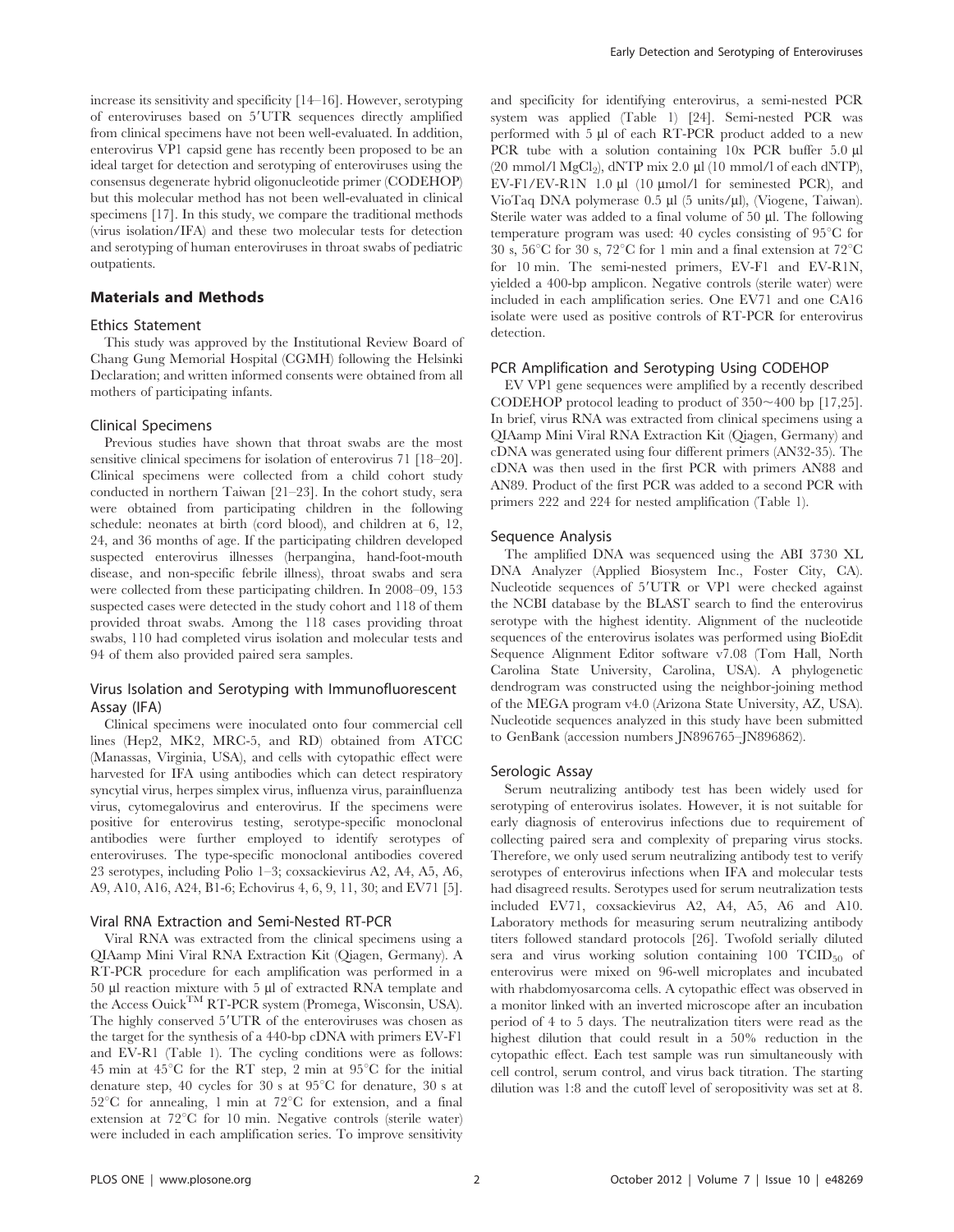Table 1. Primers used for 5'UTR RT-PCR and VP1 CODEHOP tests.

| Primer      | <b>Position</b> <sup>a</sup> | Sequence $(5'-3')^b$        | <b>Target region</b> | <b>Polarity</b> |
|-------------|------------------------------|-----------------------------|----------------------|-----------------|
| EV-F1       | 172-192                      | CAAGCAYWTCTGTWYCCCCGG       | 5' UTR               | sense           |
| EV-R1       | 588-607                      | ATTGTCACCATAAGCAGYCR        | 5' UTR               | antisense       |
| EV-R1N      | 552-568                      | CACGGACACCCAAAGTA           | 5' UTR               | antisense       |
| <b>AN32</b> | 2956-2949                    | <b>GTYTGCCA</b>             | VP1                  | antisense       |
| <b>AN33</b> | 2956-2949                    | <b>GAYTGCCA</b>             | VP1                  | antisense       |
| <b>AN34</b> | 3058-3051                    | <b>CCRTCRTA</b>             | VP <sub>1</sub>      | antisense       |
| <b>AN35</b> | 2956-2949                    | <b>RCTYTGCCA</b>            | VP <sub>1</sub>      | antisense       |
| 224         | 1927-1946                    | <b>GCIATGYTIGGIACICAYRT</b> | VP <sub>3</sub>      | sense           |
| 222         | 2916-2898                    | <b>CICCIGGIGGIAYRWACAT</b>  | VP1                  | antisense       |
| <b>AN89</b> | 2570-2595                    | CCAGCACTGACAGCAGYNGARAYNGG  | VP1                  | sense           |
| <b>AN88</b> | 3166-3146                    | TACTGGACCACCTGGNGGNAYRWACAT | VP <sub>1</sub>      | antisense       |

<sup>a</sup>The positions of primers are those relative to the genome of EV71 BrCr (GenBank accession number U22521).<sup>b</sup> Degenerate bases followed nucleotide IUB codes. doi:10.1371/journal.pone.0048269.t001

# Statistical Analysis

Since gold standard is not available for detection of human enteroviruses in clinical samples, consensus result of the three tests (virus isolation and two molecular tests) was used as the gold standard to evaluate individual performance of these three tests by calculating sensitivity, specificity, positive prediction value, negative prediction value, and agreement [27,28]. The statistical significance in the agreement rates of different tests were tested by the  $X^2$  test and Fisher's exact test as appropriate. All statistical analyses were performed using Epi-Info (CDC, Atlanta, GA) or SAS (SAS Institute, Cary, NC).

# Results

#### Detection of Enteroviruses in Throat Swabs

Between January 2008 and December 2009, throat swabs were collected from 110 children diagnosed with HFMD (7 cases), herpangina (93 cases), and non-specific febrile illness (10 cases). Among them, 39 (35%), 52 (47%), and 46 (42%) were tested positive by the virus isolation/IFA, the 5'UTR RT-PCR, and the VP1 CODEHOP tests, respectively. Overall, results of these 110 samples tested with these three methods have eight combinations, including 30 were tested positive by all of these three tests, 17 were positive by two of these three tests, 13 were positive by only one of

Table 2. Detection of enteroviruses in 110 throat swabs using three tests.

|                          | Virus isolation 5'UTR RT-PCR VP1 CODEHOP No. of tests |                |
|--------------------------|-------------------------------------------------------|----------------|
| $+$                      | $+$                                                   | 30 $(23, 7)^a$ |
| $^{+}$                   |                                                       | $3(1, 2)^a$    |
|                          | $+$                                                   | 4 $(4,0)^a$    |
| $\ddot{}$                | $\ddot{}$                                             | 10 $(8,2)^a$   |
| $\overline{\phantom{a}}$ |                                                       | $\mathcal{P}$  |
| $\ddot{}$                |                                                       | 9              |
|                          | $^{+}$                                                | $\overline{2}$ |
|                          |                                                       | 50             |

<sup>a</sup>numbers in parenthesis indicate agreed and disagreed serotyping. doi:10.1371/journal.pone.0048269.t002

these three tests, and 50 were negative with all of these three tests (Table 2). Since no gold standard method has been established for detection of enteroviruses in throat swabs, it would be reasonable to use consensus result of these three tests as the gold standard for evaluating performance of each individual test. Using the consensus result of these three tests as the gold standard, positive prediction value (PPV), negative prediction value (NPV) and agreement of these three tests were 95%, 86% and 89% for the virus isolation/IFA test,  $83\%$ ,  $93\%$  and  $88\%$  for the  $5'$ -UTR test, and 96%, 95%, and 96% for the VP1 CODEHOP test, respectively (Table 3). Overall, agreement of the VP1 CODEHOP test was higher than that of the virus isolation and 5'UTR tests  $(P = 0.05,$  Fisher's exact test).

#### Serotyping of Enteroviruses in Clinical Specimens

Among the 30 cases tested positive by all of these three tests, 23 had agreed serotypes and 7 had disagreed serotypes. Except one case who did not provide post-infection serum, 6 of the 7 cases with disagreed serotypes were further verified to be consistent with the virus isolation and VP1 CODEHOP tests by serum neutralization test using paired sera collected before and after infections (Table 4). Among the 17 cases tested positive by two of

Table 3. Evaluation of three diagnostic methods for detection of enteroviruses in 110 clinical specimens.

| <b>Consensus</b><br>result* | <b>Virus isolation</b> |    | <b>5'UTR RT-PCR</b> |                | <b>VP1 CODEHOP</b> |    |
|-----------------------------|------------------------|----|---------------------|----------------|--------------------|----|
|                             | $\ddot{}$              |    | $\ddot{}$           |                | ÷                  |    |
| $^{+}$                      | 37                     | 10 | 43                  | $\overline{4}$ | 44                 | 3  |
|                             | $\overline{2}$         | 61 | 9                   | 54             | $\overline{2}$     | 61 |
| Sensitivity                 | 0.787                  |    | 0.915               |                | 0.936              |    |
| Specificity                 | 0.968                  |    | 0.855               |                | 0.968              |    |
| PPV                         | 0.949                  |    | 0.827               |                | 0.957              |    |
| <b>NPV</b>                  | 0.859                  |    | 0.930               |                | 0.953              |    |
| Agreement                   | 0.891                  |    | 0.881               |                | 0.955              |    |

PPV: positive prediction value; NPV: negative prediction value. \* Consensus results were based on the majority results of the three methods evaluated. doi:10.1371/journal.pone.0048269.t003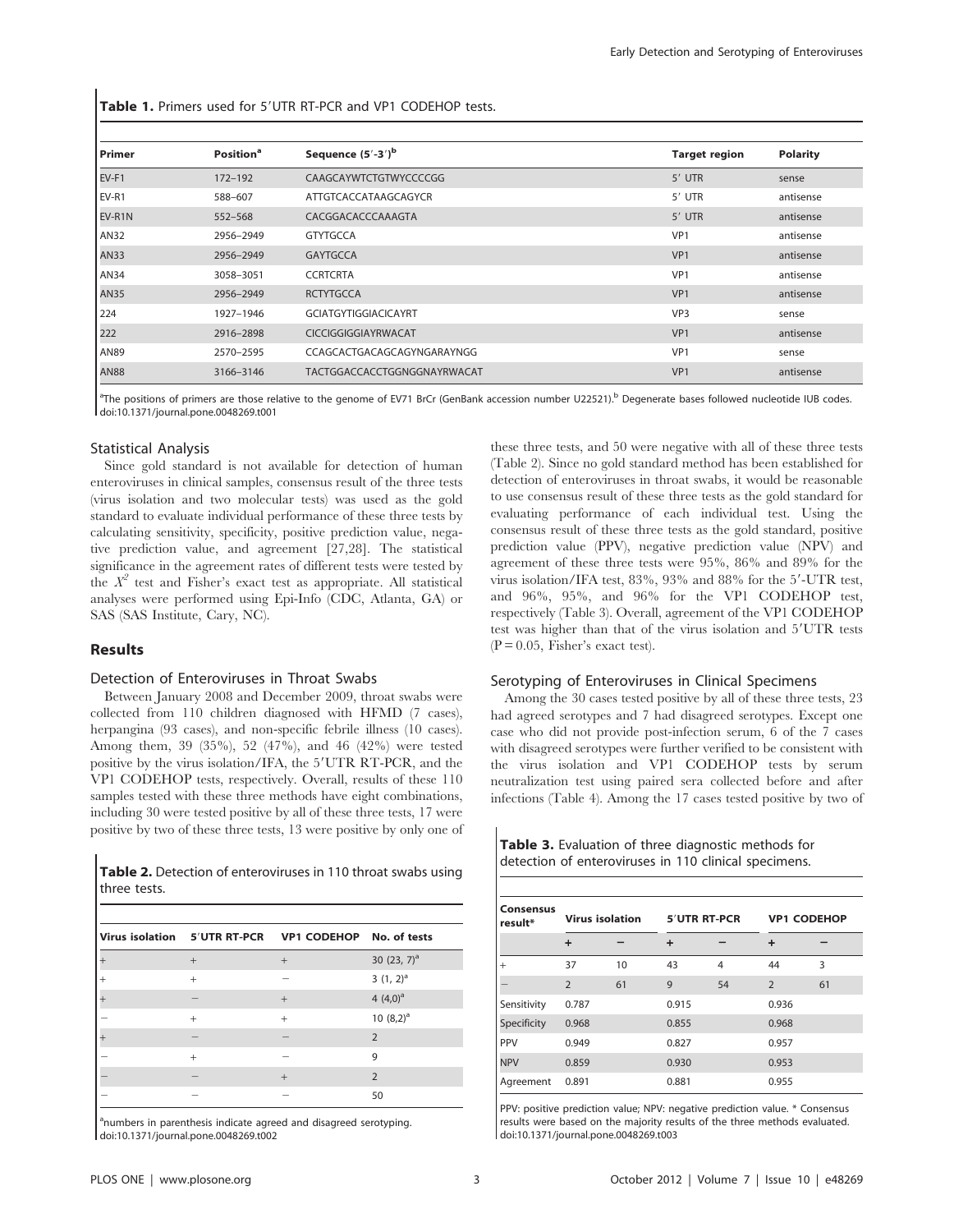Table 4. Serologic tests in patients who have disagreed serotypes by three compared tests.

| Swab ID | <b>Virus isolation</b> | 5'UTR RT-PCR    | <b>VP1 CODEHOP</b> | Symptom    | <b>Neutralizing antibody seroconversion</b><br>(serotype) |
|---------|------------------------|-----------------|--------------------|------------|-----------------------------------------------------------|
| 97036   | <b>EV71</b>            | CA2             | <b>EV71</b>        | Herpangina | <b>Yes (EV71)</b>                                         |
| 97041   | CB4                    | CA <sub>9</sub> | CB4                | Herpangina | Not available                                             |
| 98020   | CA4                    | C <sub>A3</sub> | CA4                | Herpangina | Yes (CA4)                                                 |
| 98034   | <b>CA10</b>            | CA <sub>6</sub> | <b>CA10</b>        | Herpangina | Yes (CA10)                                                |
| 98048   | CA4                    | CA3             | CA4                | Herpangina | Yes (CA4)                                                 |
| 98061   | CA4                    | CA <sub>3</sub> | CA4                | Herpangina | Yes (CA4)                                                 |
| 98062   | CA4                    | CA3             | CA4                | Herpangina | Yes (CA4)                                                 |

doi:10.1371/journal.pone.0048269.t004

these three tests, 13 had agreed serotypes and 4 had disagreed serotypes. Among these 4 cases with disagreed serotypes, 2 cases were serologically verified to be consistent with the virus isolation  $(ID#98050)$  or the VP1 CODEHOP tests  $(ID#97009)$ , respectively and the remaining 2 cases (ID#97035 and ID#98055) could not be verified (Table 5). There were 13 cases tested positive by only one of the three tests and they were further serologically verified (Table 5). Among 2 cases (ID#97028 and ID#97065) tested positive only by the virus isolation/IFA, one was serologically confirmed and one did not provide post-infection serum. Among 9 cases tested positive only by the 5'-UTR test, seven were confirmed serologically to be false positive and two did not provide post-infection sera. Among two cases (ID#98019 and ID#98044) tested positive only by the VP1 CODEHOP test, both were serologically confirmed . Overall, the serotyping results further confirmed superiority of the VP1 CODEHOP to the 5'-UTR test.

Table 6 showed the distribution of the top 5 enterovirus serotypes detected in Taiwan, 2008-09. The VP1 CODEHOP test could detect much more EV71 infections than the virus isolation (9 cases vs. 4 cases) and eight of these nine cases developed seroconversion against EV71 except one case who did not provide post-infection serum, which further confirmed accuracy of the VP1 CODEHOP test.

# **Discussion**

Human enteroviruses have more than 100 serotypes which make laboratory diagnosis very challenging. Traditional methods based on virus isolation and IFA are time-consuming and laborintensive and could not detect new serotypes before antisera are available. In this study, we compare virus isolation/IFA and two molecular tests targeting 5'UTR and VP1 genes for detection and

Table 5. Serologic verification in patients with enterovirus detection by one or two of the three compared tests.

| ID    | <b>Virus isolation</b>                                                 | 5'UTR RT-PCR    | <b>VP1 CODEHOP</b> | Symptom            | <b>Neutralizing antibody seroconversion</b><br>(serotype) |
|-------|------------------------------------------------------------------------|-----------------|--------------------|--------------------|-----------------------------------------------------------|
|       | Patients with enterovirus detection by two of the three compared tests |                 |                    |                    |                                                           |
| 97035 | CA <sub>2</sub>                                                        | CA <sub>5</sub> | negative           | Herpangina         | Yes (CA2), Yes (CA5)                                      |
| 98050 | CA10                                                                   | CAG             | negative           | Herpangina         | Yes (CA10), No (CA6)                                      |
| 97009 | negative                                                               | CA <sub>5</sub> | <b>EV71</b>        | <b>HFMD</b>        | No (CA5), Yes (EV71)                                      |
| 98055 | negative                                                               | CA16            | <b>EV71</b>        | Herpangina         | No post-infection serum                                   |
|       | Patients with enterovirus detection by one of the three compared tests |                 |                    |                    |                                                           |
| 97028 | CA2                                                                    | negative        | negative           | Herpangina         | Yes (CA2)                                                 |
| 97065 | <b>CA10</b>                                                            | negative        | negative           | Herpangina         | No post-infection serum                                   |
| 97006 | negative                                                               | CA <sub>6</sub> | negative           | Herpangina         | No post-infection serum                                   |
| 97007 | Adenovirus                                                             | <b>CA10</b>     | negative           | Herpangina         | No post-infection serum                                   |
| 97008 | Parainfluenza-3                                                        | <b>EV71</b>     | negative           | Herpangina         | No (EV71)                                                 |
| 97014 | Cytomegalovirus                                                        | CA <sub>5</sub> | negative           | Fever, sore throat | No (CA5)                                                  |
| 97045 | $HSV-1$                                                                | <b>EV71</b>     | negative           | Herpangina         | No (EV71)                                                 |
| 97051 | negative                                                               | <b>EV71</b>     | negative           | Fever, rash        | No (EV71)                                                 |
| 98031 | $HSV-1$                                                                | CA <sub>5</sub> | negative           | Herpangina         | No (CA5)                                                  |
| 98037 | <b>RSV</b>                                                             | CA <sub>5</sub> | negative           | Herpangina         | No (CA5)                                                  |
| 98047 | Adenovirus                                                             | CA <sub>5</sub> | negative           | Herpangina         | No (CA5)                                                  |
| 98019 | Cytomegalovirus                                                        | negative        | CA <sub>5</sub>    | Herpangina         | Yes (CA5)                                                 |
| 98044 | Cytomegalovirus                                                        | negative        | CA <sub>5</sub>    | Herpangina         | Yes (CA5)                                                 |

HFMD: hand-foot-mouth disease

doi:10.1371/journal.pone.0048269.t005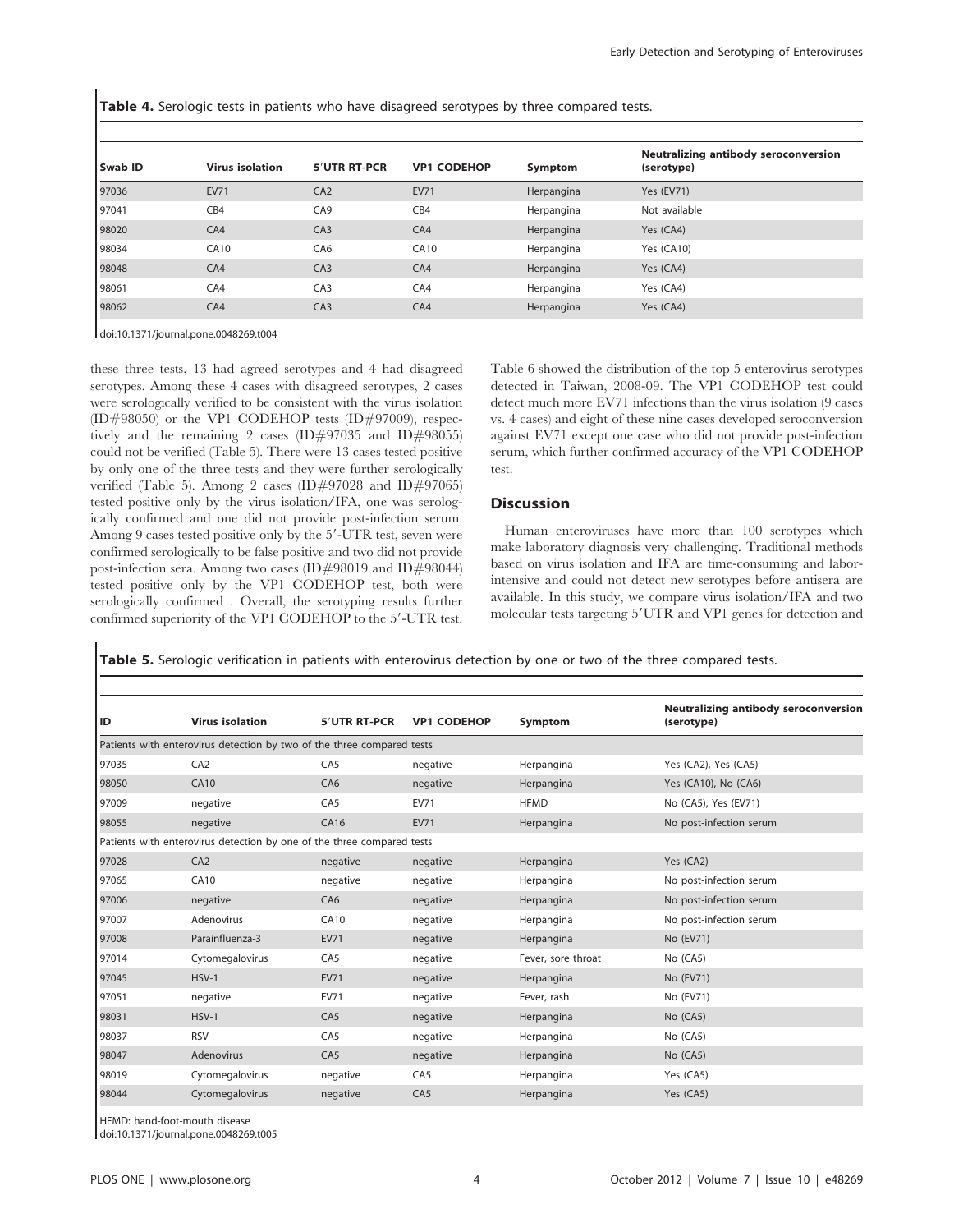| Test                   | Top 1        | Top 2        | Top 3        | Top 4        | Top 5        |  |
|------------------------|--------------|--------------|--------------|--------------|--------------|--|
| Virus isolation        | CA6 (8%, 9)  | CA10 (8%, 9) | CA2 (6%, 7)  | CA4 (4%, 4)  | EV71 (4%, 4) |  |
| 5'-UTR RT-PCR          | CA6 (9%, 10) | CA2 (8%, 9)  | CA5 (7%, 8)  | CA10 (7%, 8) | EV71 (7%, 8) |  |
| VP1 CODEHOP            | CA6 (9%, 10) | EV71 (8%, 9) | CA10 (7%, 8) | CA2(6%, 7)   | CA4 (4%, 4)  |  |
| Consensus <sup>a</sup> | CA6 (9%, 10) | CA2 (8%, 9)  | CA10 (8%, 9) | EV71 (7%, 8) | CA4 (4%, 4)  |  |

Table 6. Top five serotypes of human enteroviruses detected by three different tests in 110 clinical specimens.

<sup>a</sup>Based on the consensus results of these three tests.

doi:10.1371/journal.pone.0048269.t006

serotyping of human enteroviruses in clinical specimens of pediatric outpatients. Overall, the VP1 CODEHOP test has the best performance on detection and serotyping, which confirmed preliminary finding from a previous study which only tested 7 clinical specimens [17].

Molecular tests are more sensitive than virus isolation for detection of enteroviruses but may have more false positive reactions which can be differentiated by determining seroconversion of serotype-specific neutralizing antibody. Most studies did not collect paired sera to measure serotype-specific serum neutralizing antibody in outpatient studies [7,8,29]. In our study, paired sera have been collected to verify the validity of the molecular tests. It is not surprising to found that detection rate of the virus isolation/IFA was lower than those of the 5'UTR RT-PCR and VP1 CODEHOP tests (35%, 47%, and 42%, respectively). After verification with serotype-specific serum neutralization test, we found that the 5'UTR RT-PCR test was more likely to have false positive reactions (Table 4). In addition, the 5'UTR-PCR test was also more likely to have false serotyping.

There are several possible reasons why the 5'UTR-PCR test was more likely to have the false positive reaction and mismatched serotyping than the VP1 CODEHOP. First, the 5'UTR gene is more conservative than the VP1 gene among viruses of the Enterovirus genus which includes at least 10 species (4 human enteroviruses, 3 human rhinoviruses, and 3 animal enteroviruses) [30] . Second, phylogenetic analysis using the VP1 gene sequences is highly correlated to serotyping using serum neutralization tests in enteroviruses [31]. Third, gene recombinations between enteroviruses have been detected in the 5'UTR region but not in the VP1 region [32,33]. At the moment, standard laboratory methods for enterovirus surveillance have not been established, which make international comparison impossible. An international human enterovirus surveillance network would be desirable to establish standard molecular and serological methods for laboratory diagnosis of human enterovirus infections and understand their disease burden.

# References

- 1. Yozwiak NL, Skewes-Cox P, Gordon A, Saborio S, Kuan G, et al. (2010) Human enterovirus 109: a novel interspecies recombinant enterovirus isolated from a case of acute pediatric respiratory illness in Nicaragua. J Virol 84: 9047– 9058.
- 2. Lee MS, Chang LY (2010) Development of enterovirus 71 vaccines. Expert Rev Vaccines 9: 149–156.
- 3. Solomon T, Lewthwaite P, Perera D, Cardosa MJ, McMinn P, et al. (2010) Virology, epidemiology, pathogenesis, and control of enterovirus 71. Lancet Infect Dis 10: 778–790.
- 4. Lin TL, Li YS, Huang CW, Hsu CC, Wu HS, et al. (2008) Rapid and highly sensitive coxsackievirus a indirect immunofluorescence assay typing kit for enterovirus serotyping. J Clin Microbiol 46: 785–788.
- 5. Tsao KC, Huang CG, Huang YL, Chen FC, Huang PN, et al. (2010) Epidemiologic features and virus isolation of enteroviruses in Northern Taiwan during 2000–2008. J Virol Methods 165: 330–332.

Most of enterovirus infections are self-limited and do not require hospitalization cares. However, EV71 infections in young children frequently cause complications and could progress quickly. Therefore, Taiwanese parents frequently requests hospitalization cares if their children develop enterovirus-like symptoms (HFMD, herpangina and febrile illness) during EV71 epidemics. In a previous study, only 18.9% of enterovirus inpatients were confirmed to have EV71 infections during the 2008 EV71 epidemics in Taiwan [22]. Rapid tests differentiating EV71 infections from other enterovirus infections are urgently needed to reduce unnecessary hospitalization cares. The virus isolation/ IFA test requires 5–14 days to complete detection and serotyping, which is useful to virus surveillance but not clinical management. In contrast, the VP1 CODEHOP test could finish detection within 24 hours and requires another 24 hours for serotyping. Therefore, the VP1 CODEHOP test could be used to reduce unnecessary hospitalization cares during EV71 epidemics. In addition, the VP1 CODEHOP test could more precisely estimate disease burden of EV71 infections than the virus isolation in epidemiological studies. Moreover, about  $15 \sim 30\%$  of enterovirus isolates could not be serotyped annually using IFA in Taiwan [5]. The VP1 CODEHOP platform could potentially reduce the number of untypable enterovirus isolates and detect new enterovirus serotypes [1,34].

# Acknowledgments

The authors thank the referring physicians and parents of participating infants. The authors also thank the Taiwan Centers for Disease Control for providing virus strains.

# Author Contributions

Conceived and designed the experiments: MSL. Performed the experiments: PSC MLH STL KCT TYL. Analyzed the data: PSC MLH MSL. Contributed reagents/materials/analysis tools: KCT TYL. Wrote the paper: PSC MSL.

- 6. Robinson CC, Willis M, Meagher A, Gieseker KE, Rotbart H, et al. (2002) Impact of rapid polymerase chain reaction results on management of pediatric patients with enteroviral meningitis. Pediatr Infect Dis J 21: 283–286.
- 7. Singh S, Chow VT, Phoon MC, Chan KP, Poh CL (2002) Direct detection of enterovirus 71 (EV71) in clinical specimens from a hand, foot, and mouth disease outbreak in Singapore by reverse transcription-PCR with universal enterovirus and EV71-specific primers. J Clin Microbiol 40: 2823–2827.
- 8. Tsao LY, Lin CY, Yu YY, Wang BT (2006) Microchip, reverse transcriptionpolymerase chain reaction and culture methods to detect enterovirus infection in pediatric patients. Pediatr Int 48: 5–10.
- 9. Vuorinen T, Vainionpaa R, Hyypia T (2003) Five years' experience of reversetranscriptase polymerase chain reaction in daily diagnosis of enterovirus and rhinovirus infections. Clin Infect Dis 37: 452–455.
- 10. Wu Y, Yeo A, Phoon MC, Tan EL, Poh CL, et al. (2010) The largest outbreak of hand; foot and mouth disease in Singapore in 2008: the role of enterovirus 71 and coxsackievirus A strains. Int J Infect Dis 14: e1076–1081.